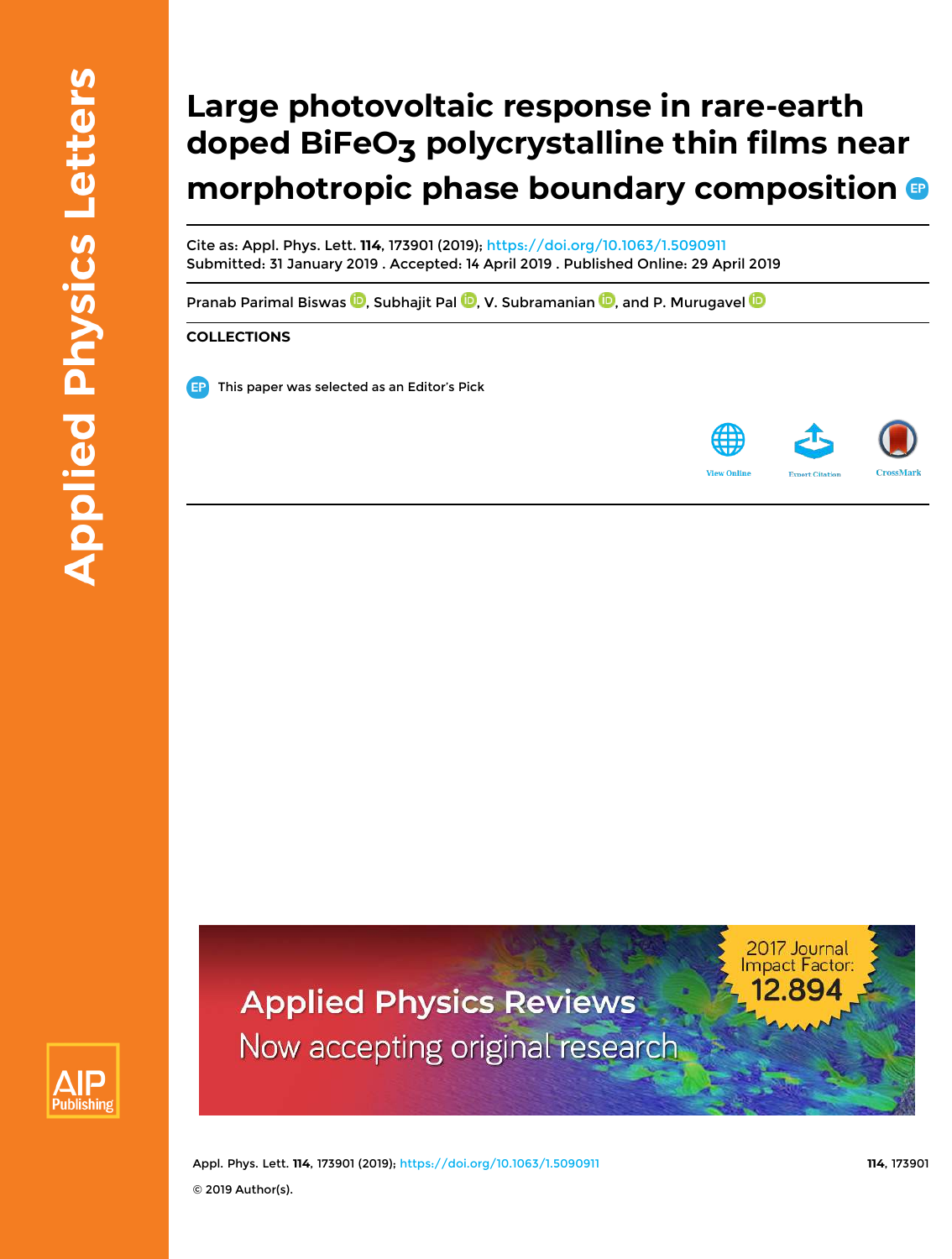**Export Citatio** 

View Online

## Large photovoltaic response in rare-earth doped  $BiFeO<sub>3</sub>$  polycrystalline thin films near morphotropic phase boundary composition

Cite as: Appl. Phys. Lett. 114, 173901 (2019); doi: 10.1063/1.5090911 Submitted: 31 January 2019 . Accepted: 14 April 2019 . Published Online: 29 April 2019

Pranab Parimal Biswas, **i** Subhajit Pal, **D** V. Subramanian, **D** and P. Murugavel<sup>a</sup> **D** 

#### AFFILIATIONS

Department of Physics, Indian Institute of Technology Madras, Chennai 600036, India

a) **Author to whom correspondence should be addressed:** muruga@iitm.ac.in

#### ABSTRACT

The photovoltaic (PV) properties of polycrystalline  $Bi_{1-x}La_xFeO_3$  ( $x=0-0.3$ ) films have been explored. The X-ray diffraction study reveals that there is a gradual phase transition with the increase in La doping. The composition  $x = 0.25$  is found to be the morphotropic phase boundary (MPB), beyond which the system turns into the non-/antipolar orthorhombic phase. The polarization measurements reveal improved ferroelectric properties with the maximum remanent polarization observed for the  $x = 0.25$  film. A systematic study on the direct and indirect bandgaps of the films has shown a decreasing trend with composition. Interestingly, the PV studies exhibit a maximum open-circuit voltage of 1.30 V for the  $x = 0.25$  film which is three times larger than the value observed for pure BiFeO<sub>3</sub> (BFO) (0.47 V). The enhanced PV response in La-doped BFO correlates with the polarization and the change in direct/indirect bandgaps associated with structural instability near the MPB composition. The approach used in this work for enhancing the PV performance in ferroelectric BFO through the combined effects of polarization, bandgaps and competing structures provides a better pathway for improving the ferroelectric PV effect.

Published under license by AIP Publishing. https://doi.org/10.1063/1.5090911

In recent times, the research on the photovoltaic (PV) effect has attracted a lot of attention due to the increase in demand for clean, sustainable, and renewable energy sources. The popular semiconductor p-n junction based PV cells, where the separation of light generated electron-hole pairs is assisted by the electric field in the space charge region, have limitations in the open-circuit voltage  $(V_{OC})$  as restricted by their bandgap.<sup>1</sup> The urge among researchers to look for new PV materials has resulted in numerous solar cells other than the conventional semiconductor solar cells such as dye sensitized solar cells, quantum dye sensitized solar cells, organic solar cells, perovskite solar cells, etc. In this regard, the study of the PV effect in ferroelectric materials has gained importance due to the observed above bandgap  $V_{OC}$ .

However, though the ferroelectric PV effect has been known since the 1970s, $2^{-4}$  the PV studies have focused only on a few systems.<sup>3,5–10</sup> In addition, various theories have been proposed for the ferroelectric PV mechanism in bulk and thin films. Among them, the ballistic and shift current theories are widely researched for the bulk PV effect. $11-14$  In thin films, however, the depolarization field model, where the net polarization plays an important role, along with the

Schottky barrier effect at the interface is considered for the ferroelectric PV effect.<sup>15–17</sup> Despite such an anomalous PV effect, the poor performance of ferroelectric PV in device applications is associated with the large bandgap.<sup>18</sup> Efforts are being made to engineer the bandgap of known ferroelectric oxides by chemical substitution.<sup>19-21</sup>

In this context,  $BiFeO<sub>3</sub>$  (BFO) has recently induced enormous research interest because of its large polarization ( $\sim$ 90  $\mu$ C/cm<sup>-2</sup>) and low bandgap ( $\sim$ 2.7 eV) among other ferroelectric oxides.<sup>22,23</sup> A polarization direction dependent PV effect is reported in epitaxial BFO thin films, but with very low  $V_{\text{OC}}$  (0.3 V).<sup>15</sup> The large  $V_{\text{OC}}$  (~0.9 V) reported in epitaxial BFO films with a transparent electrode is attributed to the interface effect.<sup>24</sup> On the other hand, the A- and B-site doping in BFO with various elements such as Mn, Nd, Sm, Co, etc., is also reported to yield substantial enhancement in PV characteristics due to their improved ferroelectric characteristics.<sup>2</sup>

It is known that piezoelectric materials with the morphotropic phase boundary (MPB) composition exhibit scintillating properties under external stimuli.<sup>28-33</sup> The MPB composition can be achieved in BFO by A-site substitution of trivalent rare-earth metals ( $RE = Sm^{3+}$ ,  $Gd^{3+}$ ,  $Dy^{3+}$ , and La<sup>3+</sup>), and improved electromechanical properties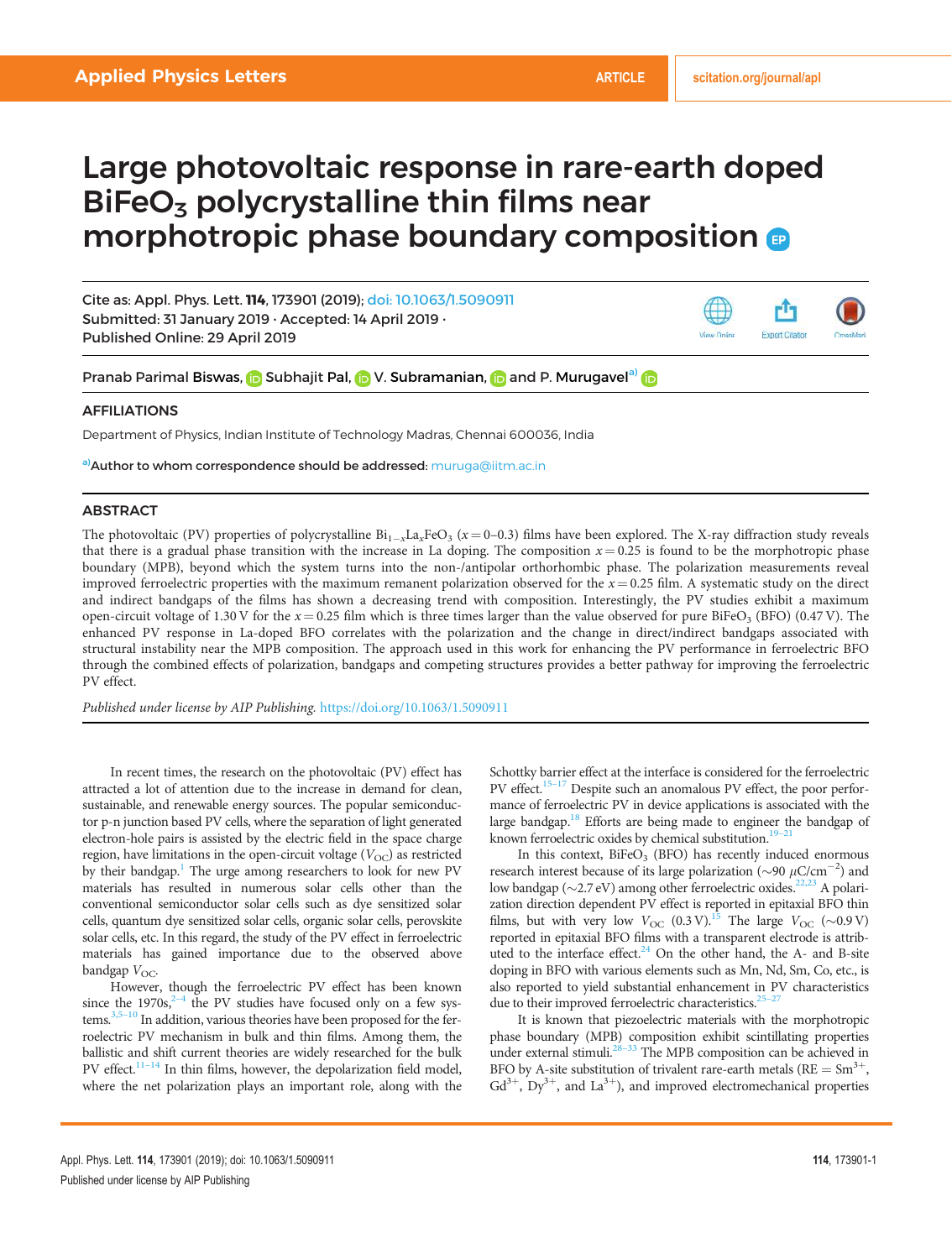along with dielectric properties are reported in such systems. $31$ Interestingly, You et al. witnessed enhancement in the PV effect in Lasubstituted epitaxial BFO films, and they attribute it to the polarization instability created by the coexistence of polar and nonpolar phases.<sup>34</sup> However, detailed PV characterization at the MPB composition has not yet been explored. In the present work, systematic PV studies are carried out on a series of polycrystalline  $Bi_{1-x}La_xFeO_3$  (BLFO) films to demonstrate the MPB effect on them. Remarkably, we have recorded a high  $V_{\text{OC}}$  of 1.30 V for the optimal doping concentration  $x = 0.25$ , where MPB has been reported. The observed results are investigated based on the polarization, bandgap, and structural instability, and the results are presented in this letter.

A series of BLFO  $(x = 0.0, 0.05, 0.10, 0.15, 0.20, 0.25,$  and 0.30) films were fabricated on  $(111)Pt/Ti/SiO<sub>2</sub>/Si(100)$  substrates using a chemical solution deposition method. The initial BLFO solutions were prepared using 99.9% hydrated bismuth nitrate and iron acetylacetonate by dissolving in glacial acetic acid and 2-methoxyethanol, respectively, to form a 0.1 M solution. For La doping, lanthanum acetate was mixed in a bismuth nitrate and acetic acid solution after 1 h of stirring. The final solution was spin-coated on cleaned substrates at 4000 rotations per minute for 30 s followed by drying at 450 °C for 10 min in an oven after depositing each layer. The process was repeated 18 times to get final 350 nm thick films. The films were then annealed for 1 h at  $550\,^{\circ}$ C in the ambient atmosphere. The crystal structure of the films was analyzed using an X-ray diffractometer (Rigaku-Smart Lab). The optical properties were investigated using a UV-Visible spectrometer (JASCO-V-570). The ferroelectric hysteresis loops of the BLFO samples were traced using a ferroelectric tester (Radiant Technology PMF0713–334). For PV measurements, semitransparent Au dots ( $\sim$ 200  $\mu$ m diameter and  $\sim$ 20 nm thickness) deposited by thermal evaporation were used as top electrodes. Piezo-response force microscopy (PFM) (Park system NX10) was used to record the domain patterns along with the domain switching behavior. PV measurements were carried out in both poled and unpoled states using a Keithley high resistance electrometer (6517B) and a xenon arc lamp. To pole the samples, the voltage (across the top and bottom electrodes) just above the coercive field at the maximum electric field is maintained for 10 min for the respective compositions.

To confirm the phase formation, the X-ray diffraction (XRD) patterns were recorded on BLFO thin films on  $(111)$ Pt/TiO<sub>2</sub>/SiO<sub>2</sub>/ Si(100) substrates, and are shown in Fig.  $1(a)$ . The patterns demonstrate the crystallization of the films without any impurity phases. The XRD patterns of BFO show a rhombohedral phase with the R3c space group. This is evidenced from the peak splitting observed around  $2\theta$  $\approx$  32° as shown in Fig. 1(b), and the peaks are indexed to (104) and (110). However, Fig. 1(b) reveals that the separation angle between these two peaks decreases with an increase in La doping, suggesting a structural change at intermediate compositions. Note that at  $x = 0.30$ , these peaks are indexed to (112) and (200) of the orthorhombic phase. The deconvoluted magnified version of the diffraction pattern in the  $2\theta$  range  $31^{\circ}-33^{\circ}$  shown in Fig. S1 clearly emphasizes the evolution of the rhombohedral diffraction peaks (104) and (110) into the orthorhombic (200) and (112) peaks with La doping in BFO films. An additional peak (021) corresponding to the orthorhombic phase can also be noticed in the deconvoluted peaks fitted with Lorentzian line shape. The observed XRD patterns are in accordance with the literature reports on La-doped epitaxial BFO thin film samples where the



FIG. 1. (a) XRD patterns of BLFO thin films and (b) the enlarged version of the patterns in the  $2\theta$  range  $31^{\circ} - 32.8^{\circ}$ .

coexistence of rhombohedral and orthorhombic phases is seen at the intermediate compositions  $0.10 < x < 0.30$ .<sup>31,34</sup> Kan *et al.* have investigated detailed structural phase transitions in La-, Sm-, and Dysubstituted BFO epitaxial thin films as functions of temperature and composition. Note that they have reported similar structural transition from the rhombohedral to the orthorhombic phase for all rare-earth elements. $31$  You *et al.* have also shown an analogous phase transition trend using the phase diagram drawn from the temperature variation of  $P-E$  hysteresis loops.<sup>34</sup> The reported phase diagram for BLFO thin films based on ferroelectric polarization measurements illustrates that BLFO shows a polar rhombohedral phase at  $x \leq 0.10$ , the coexistence of polar rhombohedral and orthorhombic phases for  $0.10 < x < 0.3$ , a pure antipolar orthorhombic phase for  $x \approx 0.3$  and a nonpolar orthorhombic phase for  $x > 0.3$ .<sup>34</sup>

To analyze it further, the Raman spectra are recorded for BLFO thin films using the 632 nm excitation wavelength, and the respective plots are displayed in Fig. S2. The observed Raman spectra display  $A_1$ –1 and  $A_1$ –2 prominent modes which are reminiscent of the BFO rhombohedral phase for the  $x=0$  sample. These modes are found to merge into a broader peak with an increase in  $x$  favoring the observed phase transition. The XRD patterns and Raman spectra along with previous reports $31,34$  suggest that the polycrystalline BLFO films show a structural change similar to the epitaxial films reported in the literature.

To understand the effect of La substitution on the bandgap of BFO thin films, UV-Vis spectroscopy measurements were performed on BLFO films. The calculated absorption coefficient  $\alpha$  obtained from the absorption spectra is plotted in Fig.  $2(a)$  for all samples. The prominent transitions are marked in the figure. The 1st transition marked in Fig. 2(a) originated from the charge transfer (CT) transition instability, an inherent property of iron oxides. $35$  The 2nd transition marked in Fig.  $2(a)$  corresponds to the bandgap of BFO.<sup>36,</sup> Conflicting reports are seen in the literature regarding the nature of the bandgap in BFO. An indirect bandgap with  $E<sub>g</sub> = 2.0 \text{ eV}$  (the obtained value is subjected to the parameter chosen) is predicted by the first principles local spin-density approximation  $(LSDA+U)$ method $38,39$  On the other hand, the direct bandgap is estimated for BFO by the screened exchange density functional theory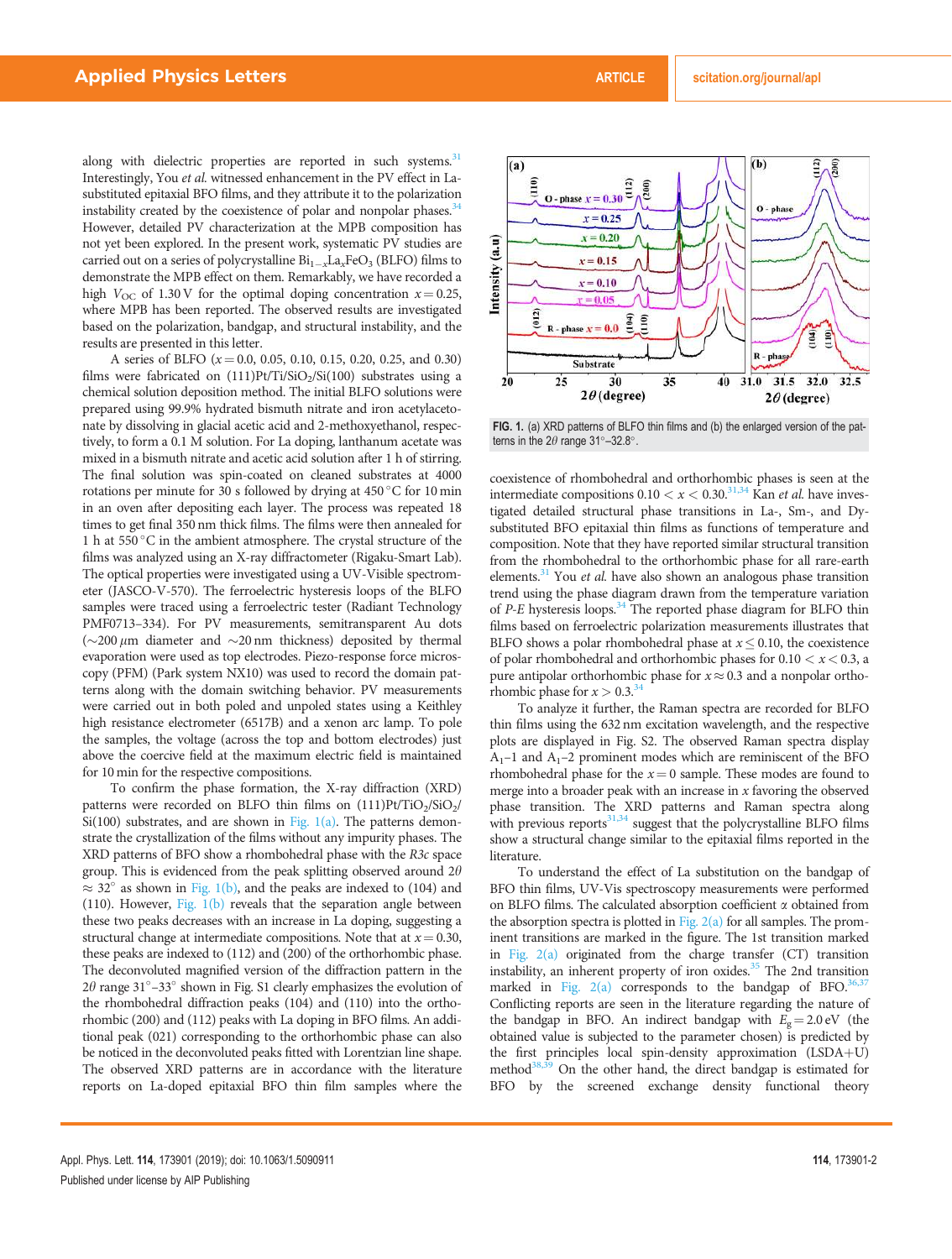

FIG. 2. (a) The  $\alpha$  vs photon energy curve for BLFO films showing two major transitions. (b) Tauc's plots for direct and indirect bandgaps of the BFO film. The inset shows plots of calculated direct (solid symbol) and indirect (open symbol) bandgaps vs  $x$ .

approximation method. $40$  To ascertain the nature of the bandgap in BLFO thin films, the direct and indirect bandgaps are calculated from Tauc's plots of  $(\alpha h\nu)^n$  vs  $h\nu$  as shown in Fig. 2(b) for the  $x = 0.0$  film. Here, h is the Planck's constant,  $\nu$  is the frequency, n = 2 for direct and  $n = 1/2$  for indirect bandgaps.<sup>41</sup> The detailed discussion about two extra branches in the indirect band gap plot and the respective Tauc's plots for all other samples are given in Figs. S3 and S4, respectively. The extracted direct and indirect bandgaps are plotted as a function of  $x$  in the inset of Fig. 2(b). It is seen that La doping in BFO shifts both direct and indirect bandgaps toward lower energies (red shift). However, the reduction seen in the indirect bandgap is more pronounced compared to the change in the direct bandgap. The affinity of transition toward the indirect bandgap in La-doped BFO agrees with the theoretical prediction where it depicts bandgap evolution throughout the structural transition from rhombohedral to orthorhombic to cubic.<sup>42</sup> In addition, the indirect bandgap of LaFe $O_3$  also gives an indication on the direct-indirect bandgap transition.<sup>43</sup>

The structural evolution due to the substitution of La in the BFO system can have a prominent impact on the ferroelectric nature of the system. To probe its effect, the polarization  $(P)$  vs electric field  $(E)$ measurements are carried out on all films at room temperature, and the resultant plots are shown in Fig. 3. The figure displays that the remanent polarization  $(P_r)$  at the maximum applied field shows an increasing trend up to  $x = 0.25$ , where it exhibits the maximum  $P_r$  $\sim$  21  $\mu$ C/cm<sup>2</sup>.

However, the *P-E* hysteresis loops for the film with  $x = 0.30$  indicates a change in shape along with repressed remanent polarization, a trademark sign of phase evolution toward the paraelectric state. For smaller atomic radii RE dopants such as  $Sm^{3+}$ ,  $Dy^{3+}$ , etc., in BFO, the P-E hysteresis loop is reported to exhibit an abrupt transformation from the single hysteresis loop (ferroelectric rhombohedral phase) to the double hysteresis loop (antiferroelectric orthorhombic phase).<sup>36</sup> However, with  $La^{3+}$  as the dopant, where the ionic radii of  $La^{3+}$  and  $Bi^{3+}$  are similar, the double hysteresis loop behavior becomes less prominent, and the phase transition is not abrupt. $36$ 

Though there are various origins given in the literature for the enhanced piezoelectric/ferroelectric response in such systems near the MPB, more accepted model is the free energy instability near a structural phase boundary. $44$  This model suggests that the highest



FIG. 3. (a)–(f) P-E hysteresis loops of BLFO thin films of different La concentrations.

piezoelectric/ferroelectric response is observed at the boundary between the phases where the polarization either emerges from a non-/antipolar state or changes direction across the phase boundary. The evolution of domains and the switching characteristics of all the thin film samples are recorded using the PFM measurements, and are presented in Fig. S5. The figures suggest that at  $x = 0.25$ , though the domains are not very prominent (signature of low piezo-response), it can be brought back to the polar state after poling. On the other hand, the  $x = 0.30$  sample remains in the non-/antipolar state even after poling.

The above observed properties such as reduced bandgaps and the enhanced P-E properties near MPB due to La substitution could play a vital role in the PV response in polycrystalline BLFO films. The PV characteristics are studied in BLFO thin films in capacitor geometry, and the experimental schematic is shown in Fig.  $4(a)$ . The measurements are carried out under dark and light illumination conditions on samples with unpoled and poled states. The resultant current density (*J*) vs voltage (*V*) curves for BLFO thin films  $x = 0.0, 0.25,$  and 0.30 are shown in Figs. 4(b)–4(d) (the corresponding plots for other samples are displayed in Fig. S6). The samples under unpoled states reveal a typical J-V curve reminiscent of diode characteristics without any photovoltaic response. However, the samples in the poled state reveal a clear PV response with short-circuit current density  $(J_{SC})$  and open-circuit voltage  $(V_{\text{OC}})$ .

Interestingly, the J-V curves recorded in the positive poled (Au dots and the Pt electrode are connected to positive and negative terminals, respectively) and negative poled states illustrate switchable PV characteristics. Among all samples, the film with  $x = 0.25$  exhibits remarkably large  $V_{\rm OC}$  values of  $-1.30$  V and  $+0.96$  V in  $+$ ve and  $-$ ve poled states, respectively. The switchable nature of  $V_{OC}$  upon change in poling directions indicates that the polarization (the resultant depolarization field  $E_{dp}$  due to incomplete screening of surface bound charges) plays a dominating role in the observed PV effect. However,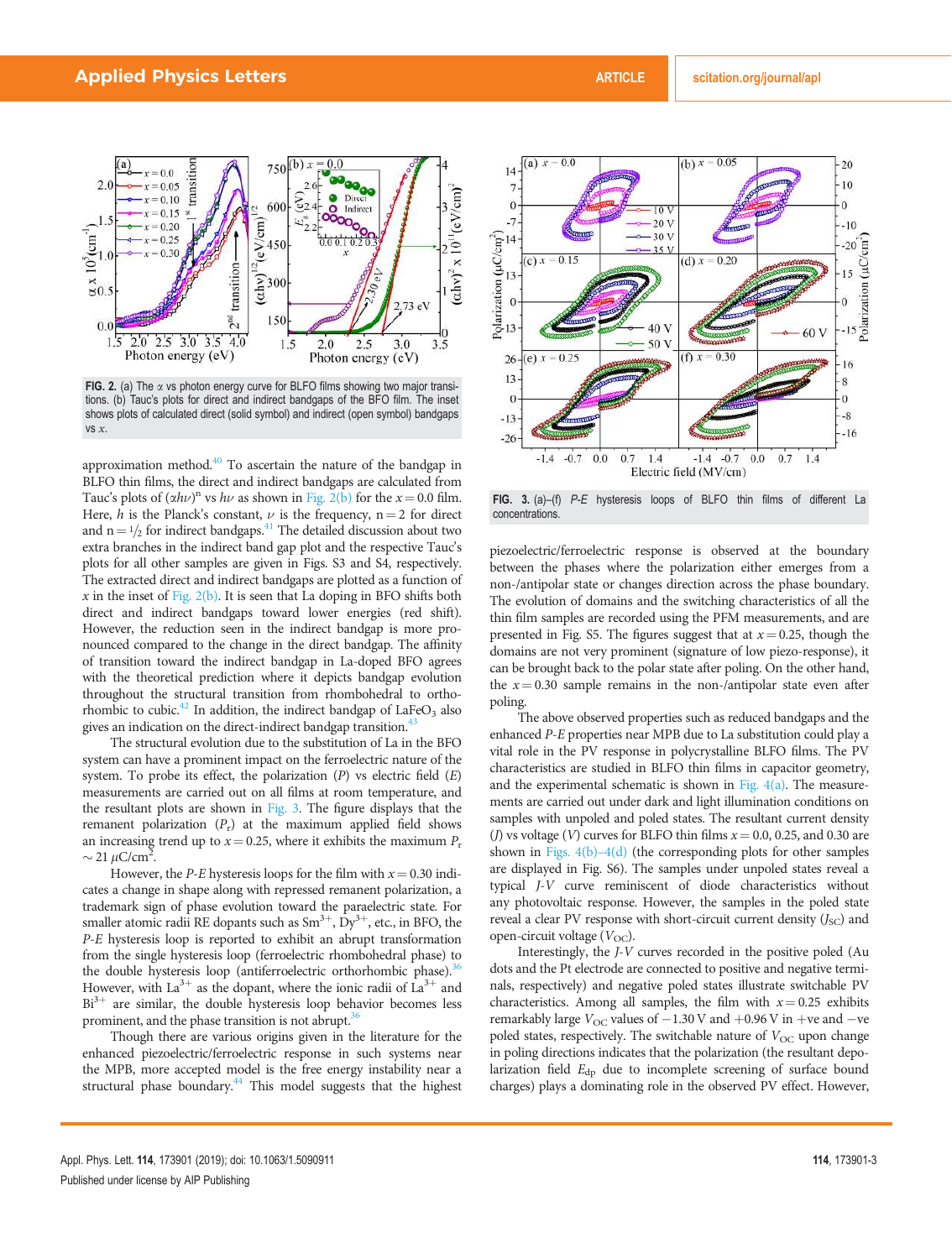

FIG. 4. (a) Schematic diagram of the PV measurement set-up, (b)–(d) the dark and light illuminated J-V curves of BLFO thin films for  $x = 0.0$ , 0.25, and 0.30 measured in unpoled and poled states, (e) current density plotted vs time in the light OFF-ON state for the BFO sample, and (f) estimated  $V_{OC}$ 's due to  $E_{dp}$  (solid sphere),  $E_{bi}$ (open circle) and remanent polarization  $P_r$ (open square) as a function of  $x$ .

the observed difference in the magnitude of  $V_{\text{OC}}$  between the poling states suggests additional contributions from the electrode/film interfaces (the resultant built-in field  $E<sub>bi</sub>$ ). To probe the switchable nature of the PV response further, the transient current measurements are carried out at zero-bias under light ON and OFF conditions on all films in both poled states. As a representative example, the corresponding  $J_{SC}$  vs time for the BFO film is shown in Fig. 4(e). The figure displays a sharp current response in light ON and OFF states. The difference in the magnitude of  $J_{SC}$  seen in Fig.  $4(e)$  between positive and negative poled conditions may arise from the asymmetric electrode contributions. The repeatability of the PV characteristics is verified on pure BFO samples by measuring the J vs V for 5 cycles of both positive and negative poling states. The results shown in Fig. S7 indicate the stability of the PV response in the BFO sample.

The switchable and unswitchable components of  $V_{\text{OC}}$  due to  $E_{\text{db}}$ and  $E_{\text{bi}}$  are estimated using  $1/2(V_{+} - V_{-})$  and  $1/2(V_{+} + V_{-})$ , respectively.<sup>15</sup> Here,  $V_+$  and  $V_-$  are the respective  $V_{OC}$ 's obtained in positive and negative poled states. The resultant  $V_{OC}$ 's are plotted as a function of  $x$  in Fig. 4(f). The plots reiterate the dominance of the polarization effect as compared to the interfacial effect. This is further evidenced from the remanent polarization plotted as a function of composition in Fig.  $4(f)$  which shows a similar trend as  $V_{OC}$  with composition. Interestingly, the  $E_{dp}$  contribution of  $V_{OC}$  is found to show enhanced values between the composition  $x = 0.15-0.25$  with a maximum of 1.13 V displayed by the  $x = 0.25$  film. On the other hand, the  $E_{\text{bi}}$  contribution is just 0.17 V for the same composition. Notably, the contribution from  $E_{dp}$  is ~6.6 times larger than the contribution from  $E_{bi}$ . Note that La substitution in BFO creates structural instability at MPB  $(x=0.25)$  which, in turn, affects the charge transfer at the band edges and drives a direct to indirect bandgap transition. The reduction in the direct bandgap increases the optical absorption; on the other hand, the reduction in the indirect bandgap minimizes the radiative recombination of thermalized photogenerated carriers, thus improving the PV effect. Though the bandgaps show a decreasing trend with further La doping  $(x > 0.25)$ , the system turns into a paraelectric state, hence preventing it from showing any PV effect. The structural instability also enhances the polarization, thereby emphasizing the correlation between bandgaps, polarization, and MPB. Therefore, the large increment in the PV response in the compositions near MPB could be associated with the combined effects of structural instability, decrease in direct and indirect bandgaps, and improved polarization characteristics at MPB upon La substitution.

In summary, the photovoltaic studies on a series of  $\rm{Bi}_{1-x}La_{x}FeO_{3}$  $(x = 0.0, 0.05, 0.1, 0.15, 0.20, 0.25, and 0.30)$  polycrystalline films fabricated on Pt(111)/TiO/SiO<sub>2</sub>/Si(100) substrates revealed an enhanced PV effect for  $0.10 < x < 0.30$  compositions. The structural studies unveil the coexistence of rhombohedral and orthorhombic phases in this composition range. Interestingly, the film with  $x = 0.25$ , which is the MPB composition (beyond which the system changes to the anti-/ nonpolar orthorhombic phase), shows the maximum polarization and  $V_{\text{OC}}$ . It is noteworthy to mention that all samples show both direct and indirect bandgaps, but their values are found to decrease with the increase in x. The augmentation of the optical absorption range and the reduction in the recombination rate associated with the direct and indirect bandgaps reductions along with improved ferroelectric properties observed in La-doped BFO films are responsible for the enhanced PV characteristics. This work will provide an insight into the ferroelectric PV effect observed at the MPB composition which can be extended to other systems so as to exhibit PV properties suitable for device applications.

See supplementary material for the enlarged portion of the deconvoluted diffraction patterns near the  $2\theta$  angles  $31^{\circ}$  -33°, Raman spectra, detailed analysis of absorption peaks observed in BFO, Tauc's plots for the BLFO films of  $x = 0.05, 0.10, 0.15, 0.20, 0.25,$  and 0.30 compositions, domain evolution and domain switching patterns for all films,  $J-V$  plots for  $x = 0.05, 0.10, 0.15,$  and 0.20 compositions in poled and unpoled states, and the effect of multiple poling reversal on the PV effect of BFO films.

The authors acknowledge Dr. N. V. Giridharan and Mr. D. Dhayanithi, Department of Physics, National Institute of Technology, Tiruchirappalli 620015, India, for P-E loop measurements.